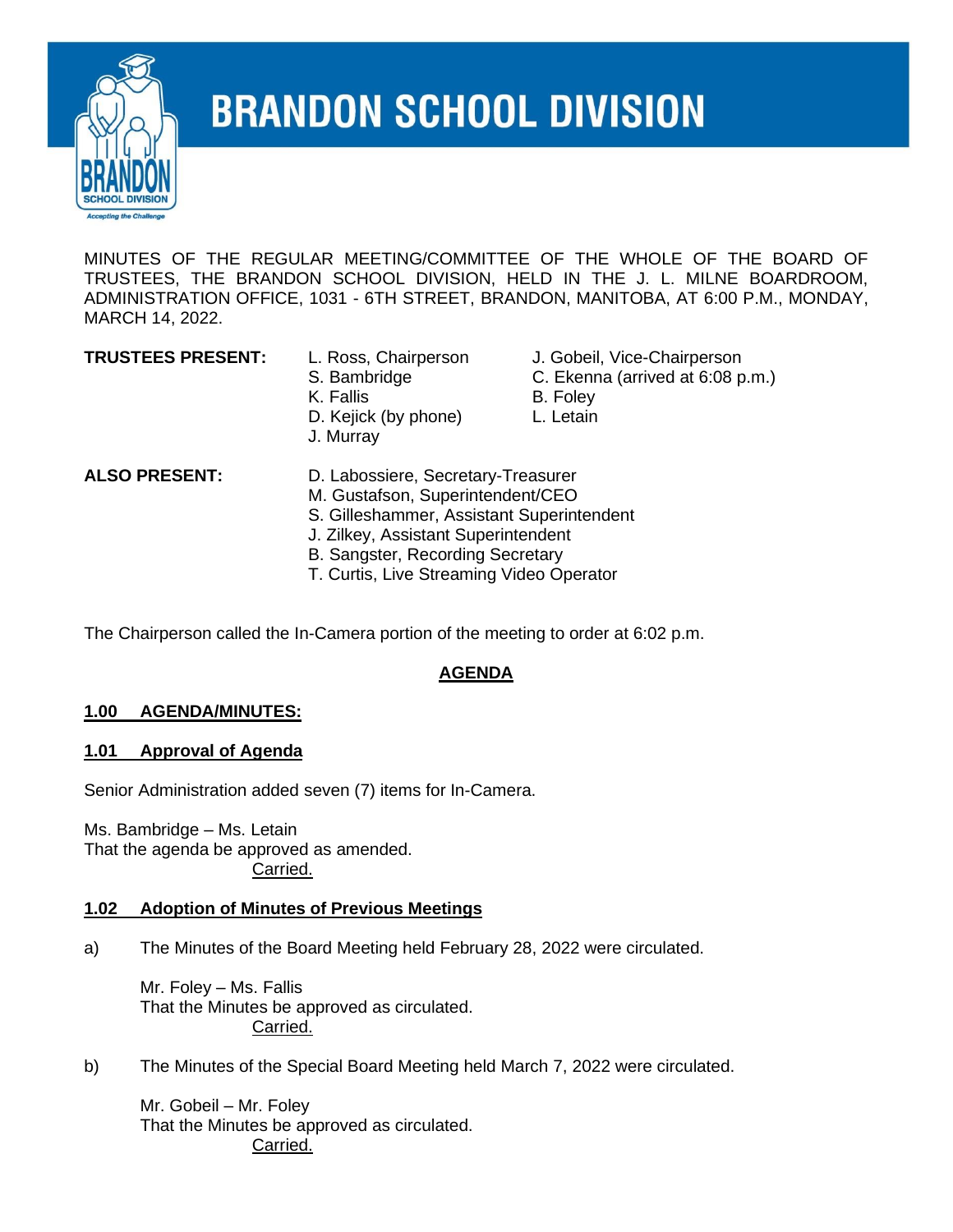Mr. Murray – Ms. Letain

That the Board do now resolve into Committee of the Whole In-Camera. (6:04 p.m.) Carried.

## **2.00 IN CAMERA DISCUSSION (COMMITTEE OF THE WHOLE):**

## **2.01 Student Issues**

**- Reports**

a) Mr. Mathew Gustafson, Superintendent/CEO, provided information on a Student Matter.

# **- Trustee Inquiries**

# **2.02 Personnel Matters**

## **- Reports**

- a) Staffing Activity Report was presented.
- b) The Superintendent/CEO provided information on a Personnel Matter and received direction from the Board.
- c) The Superintendent/CEO informed the Board of a Personnel Matter and answered Trustee questions.

# **- Trustee Inquiries**

# **2.03 Property Matters/Tenders**

**- Reports**

a) Mr. Denis Labossiere, Secretary-Treasurer, provided an update on a Board Operations Matter.

# **- Trustee Inquiries**

# **2.04 Board Operations**

## **- Reports**

- a) The Secretary-Treasurer provided information on a Board Operations Matter.
- b) The Secretary-Treasurer provided information on a Board Operations Matter and received direction from the Board.
- c) The Secretary-Treasurer provided information on a Board Operations Matter and received feedback from the Board.

# **- Trustee Inquiries**

Mr. Foley – Mr. Ekenna

That the Committee of the Whole In-Camera do now resolve into Board. (7:19 p.m.) Carried.

The Chairperson called the Public portion of the meeting to order at 7:31 p.m. with a traditional heritage acknowledgement.

# **3.00 PRESENTATIONS AND COMMUNICATIONS:**

## **3.01 Presentations For Information**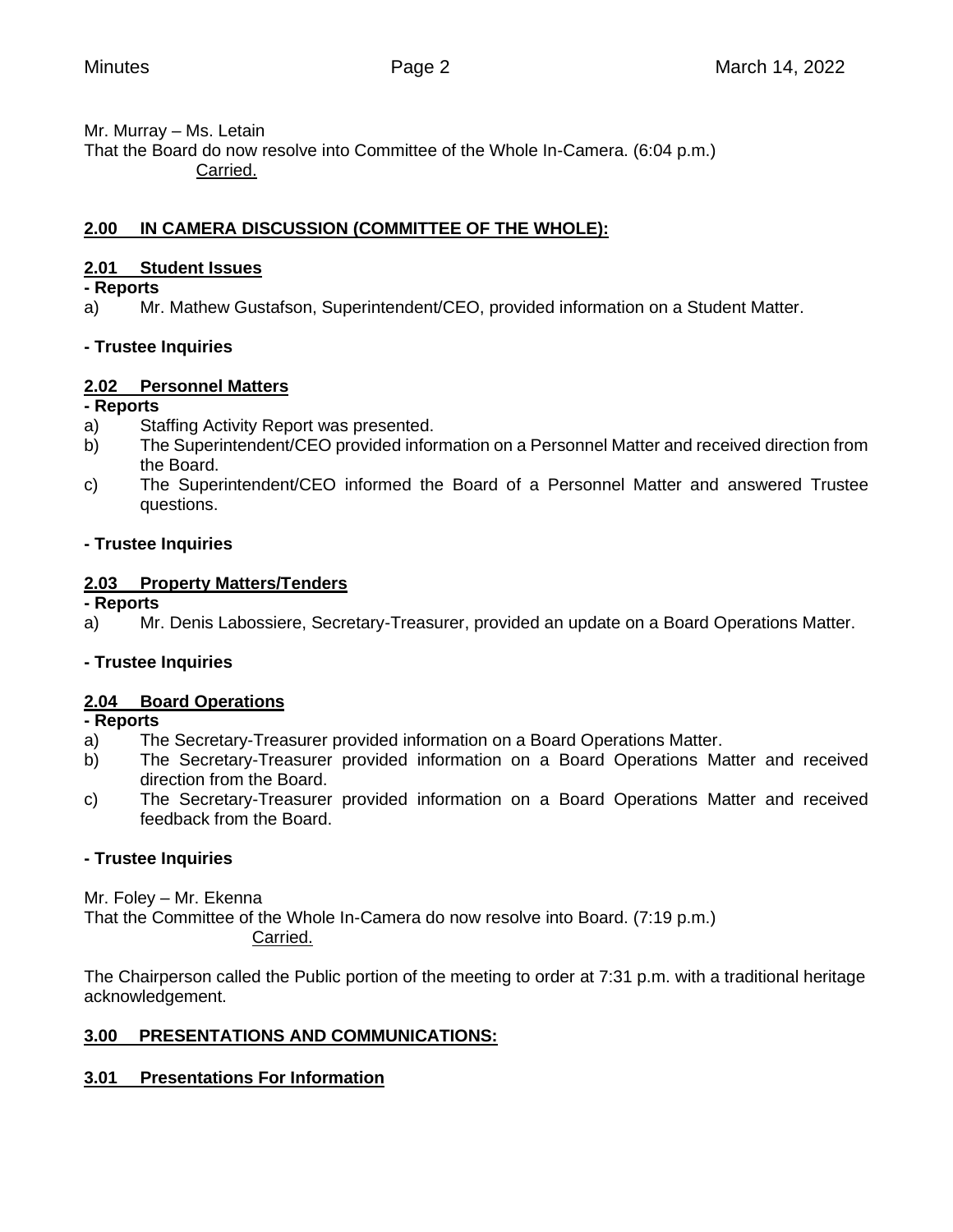#### **3.02 Communications For Information**

a) Correspondence from the Honourable Wayne Ewasko, Minister of Education and Early Childhood Learning, February 17, 2022, to Alan Campbell, President, Manitoba School Boards Association (MSBA), advising that Bill 45, The Public Schools Amendment and Manitoba Teachers' Society Amendment Act was proclaimed into force on January 31, 2022. The amendments to The Public Schools Act and The Manitoba Teachers' Society Act create a streamlined bargaining framework where all items are negotiated at a central table. As the Act requires the Minister to appoint an employer bargaining representative to represent the employers' organization, and given the MSBA's existing role in supporting bargaining, the Minister appoints MSBA as the employer bargaining representative. Divisions should work with MSBA to develop a bargaining strategy, which will be used to bargain the next round of collective agreements.

Received and filed.

#### **3.03 Communications For Action**

## **4.00 REPORT OF SENIOR ADMINISTRATION**

Mr. Mathew Gustafson, Superintendent/CEO, provided highlights on the following items from the March 14, 2022 Report of Senior Administration:

- A) Administrative Information
	- ➢ Celebrations:
		- The Superintendent/CEO acknowledged March 14, 2022 as "Pi Day".
		- Major Production Vincent Massey High School: "You're a Good Man, Charlie Brown"
		- Teal Up (Month of the Military Child) April 28, 2022
		- **•** Science, Technology, Engineering, and Math (STEM) for Girls at Crocus Plains Regional Secondary School
	- ➢ Information Items:
		- Correspondence from Manitoba Education and Early Childhood Learning
			- **Manitoba Arts Education Grant**
			- 2022-2023 School Year Calendar
	- ➢ Early Years, Middle Years, and High School Athletics Highlights from Semester One
	- ➢ Scholarship Agreement Changes for the 2021-2022 School Year
	- ➢ K-12 Education / Public Health Update on COVID-19 Response
	- ➢ Presentations:
		- Attendance Monitoring and COVID-19 Case Prevalence S. Gilleshammer
		- Administrative Procedure 4565 *Standards for Seclusion and Restraint in Schools*

Mr. Gobeil – Ms. Letain

That the March 14, 2022 Report of Senior Administration be received and filed. Carried.

## **5.00 GOVERNANCE MATTERS**

#### **5.01 Reports of Committees**

a) Finance and Facilities Committee Meeting The written report of the Finance and Facilities Committee meeting held on February 28, 2022 was circulated.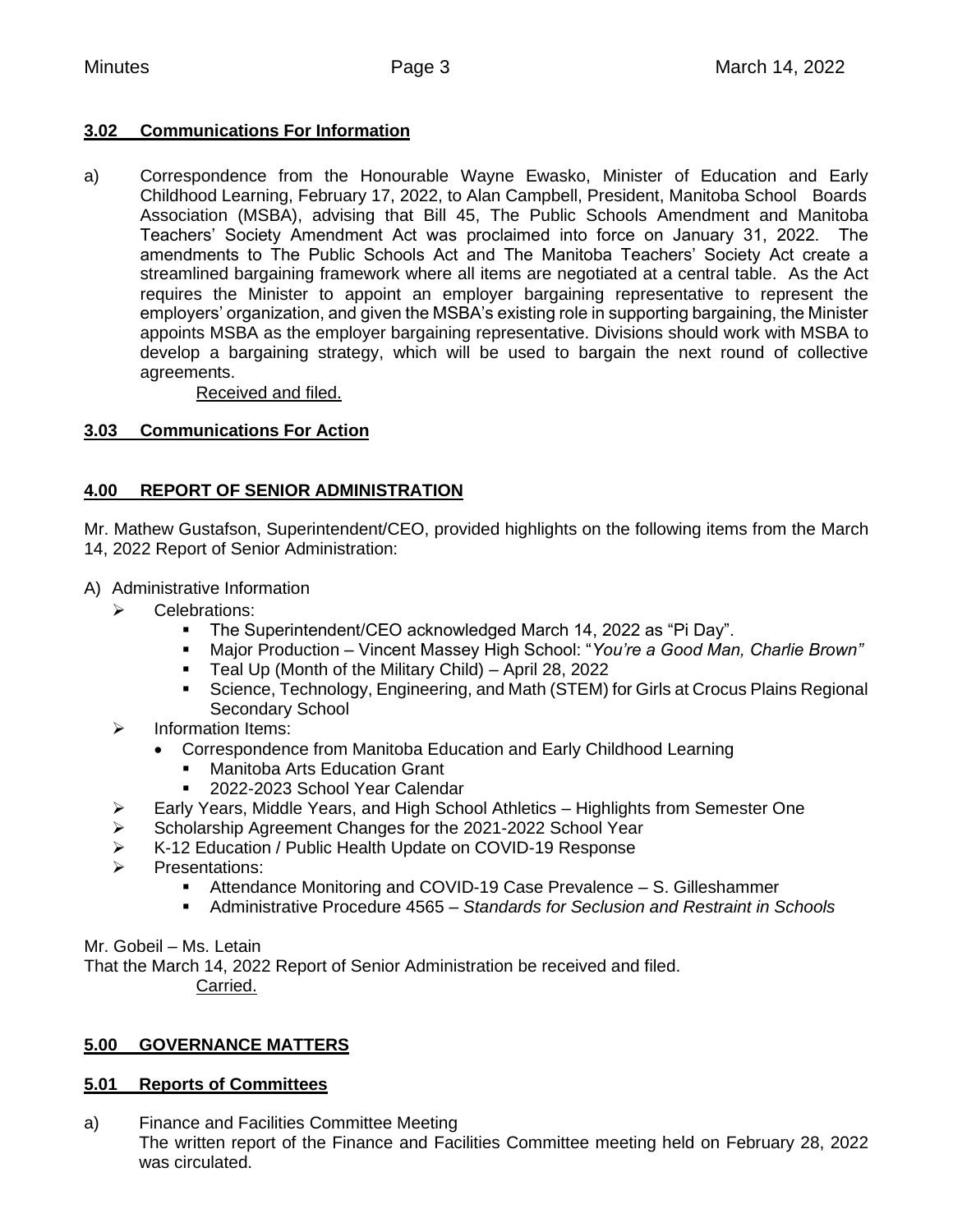Ms. Fallis – Mr. Ekenna That the Report be received and filed. Carried.

b) Personnel and Policy Committee Meeting The written report of the Personnel and Policy Committee meeting held on February 28, 2022 was circulated.

Mr. Murray – Mr. Gobeil That the Report be received and filed. Carried.

## **5.02 Delegations and Petitions**

#### **5.03 Business Arising**

**- From Previous Delegation**

#### **- From Board Agenda**

#### a) Mask Mandate – Update

Trustee Ross spoke on additional information on the guidance for protective measures provided by Public Health and Manitoba Education and Early Childhood Learning. Schools and childcare facilities are to follow Public Health guidance on mask use, meaning that they will no longer required for staff or students. Physical distancing requirements and cohorts are also no longer required in these settings. Manitoba, including schools, will move to limited risk/green under the Pandemic Response System. She added that it is possible for Boards to come to a different opinion, but the Board would then have to request authorization from the Minister of Education and Early Childhood Learning.

Trustees spoke in favour of the removal of masks and will abide by the Public Health Guidelines. The Board respects everyone's personal choice on whether to wear a mask.

Trustees encouraged students to respect and have empathy for those who might make a different decision. Everyone should be respectful and kind during this time.

#### b) Joint Use of Schools

Trustees discussed the re-opening of schools for indoor community use. Several Trustees indicated they would prefer to wait for a few weeks after Spring Break before opening schools, while other Trustees wanted to see schools available as soon as possible for community use. Trustees asked questions for clarification. Trustees voted in favour of waiting two (2) weeks after Spring Break before opening schools for community use. It was agreed that on Monday, April 18, 2022, the schools will be available for indoor bookings.

#### **- MSBA Matters**

a) e-bulletin – March 9, 2022

# **5.04 Public Inquiries (max. 15 minutes)**